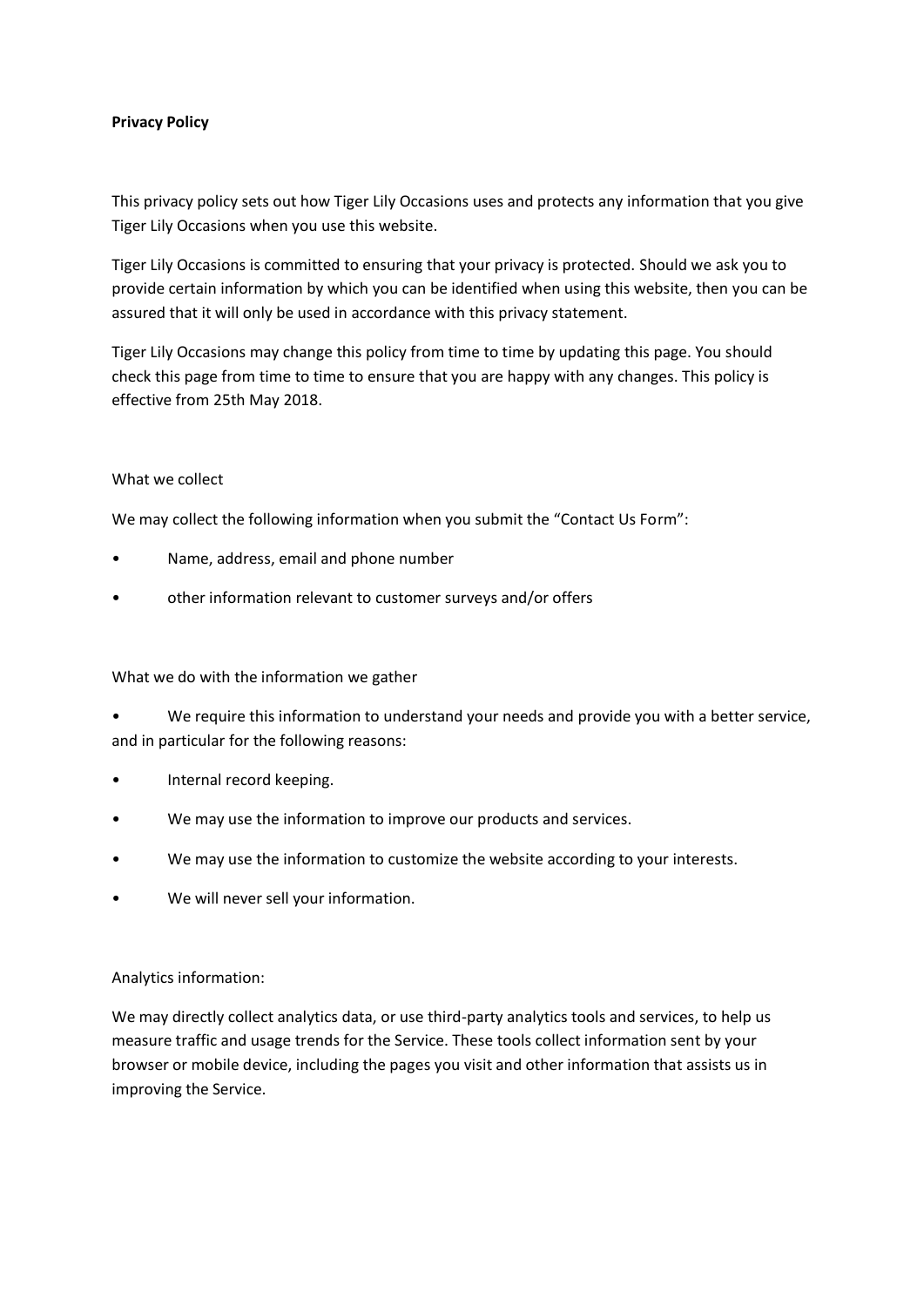## Use of Cookies:

This website uses cookies to better the users experience while visiting the website. Where applicable this website uses a cookie control system allowing the user on their first visit to the website to allow or disallow the use of cookies on their computer / device. This complies with recent legislation requirements for websites to obtain explicit consent from users before leaving behind or reading files such as cookies on a user's computer / device.

Cookies are small files saved to the user's computers hard drive that track, save and store information about the user's interactions and usage of the website. This allows the website, through its server to provide the users with a tailored experience within this website.

Users are advised that if they wish to deny the use and saving of cookies from this website on to their computers hard drive they should take necessary steps within their web browsers security settings to block all cookies from this website and its external serving vendors.

## Privacy Policy

This privacy policy sets out how Tiger Lily Occasions uses and protects any information that you give Tiger Lily Occasions when you use this website.

Tiger Lily Occasions is committed to ensuring that your privacy is protected. Should we ask you to provide certain information by which you can be identified when using this website, then you can be assured that it will only be used in accordance with this privacy statement.

Tiger Lily Occasions may change this policy from time to time by updating this page. You should check this page from time to time to ensure that you are happy with any changes. This policy is effective from 25th May 2018.

# What we collect

We may collect the following information when you submit the "Contact Us Form":

- Name, address, email and phone number
- other information relevant to customer surveys and/or offers

#### What we do with the information we gather

• We require this information to understand your needs and provide you with a better service, and in particular for the following reasons:

- Internal record keeping.
- We may use the information to improve our products and services.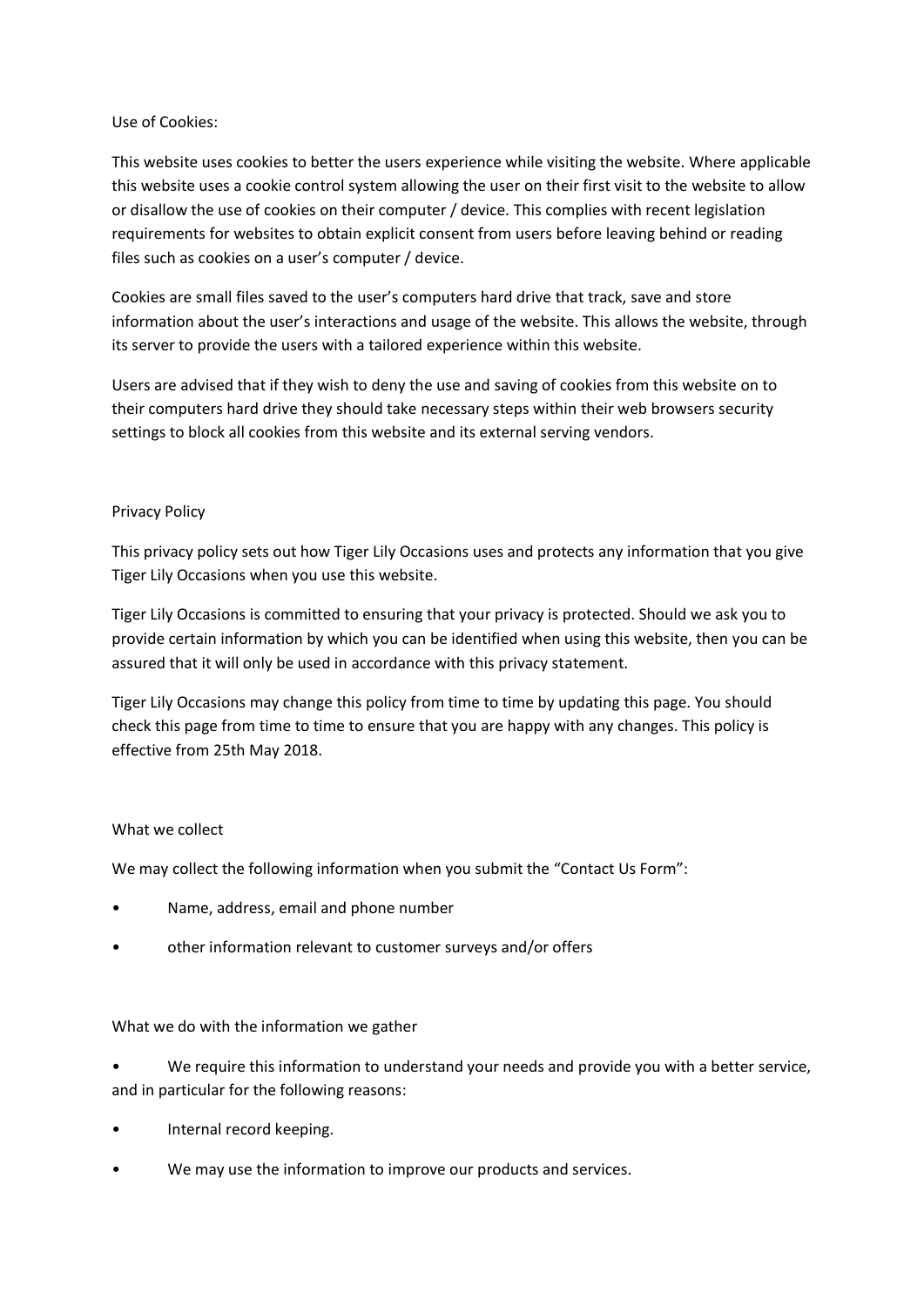- We may use the information to customize the website according to your interests.
- We will never sell your information.

## Analytics information:

We may directly collect analytics data, or use third-party analytics tools and services, to help us measure traffic and usage trends for the Service. These tools collect information sent by your browser or mobile device, including the pages you visit and other information that assists us in improving the Service.

## Use of Cookies:

This website uses cookies to better the users experience while visiting the website. Where applicable this website uses a cookie control system allowing the user on their first visit to the website to allow or disallow the use of cookies on their computer / device. This complies with recent legislation requirements for websites to obtain explicit consent from users before leaving behind or reading files such as cookies on a user's computer / device.

Cookies are small files saved to the user's computers hard drive that track, save and store information about the user's interactions and usage of the website. This allows the website, through its server to provide the users with a tailored experience within this website.

Users are advised that if they wish to deny the use and saving of cookies from this website on to their computers hard drive they should take necessary steps within their web browsers security settings to block all cookies from this website and its external serving vendors.

This website uses tracking software to monitor its visitors to better understand how they use it. This software is provided by Google Analytics which uses cookies to track visitor usage. The software will save a cookie to your computers hard drive in order to track and monitor your engagement and usage of the website, but will not store, save or collect personal information. You can read Google's privacy policy here for further information [ http://www.google.com/privacy.html ].

Other cookies may be stored to your computers hard drive by external vendors when this website uses referral programs, sponsored links or adverts. Such cookies are used for conversion and referral tracking and typically expire after 30 days, though some may take longer. No personal information is stored, saved or collected.

If you want to delete any cookies that are already on your computer, please refer to the instructions for your file management software to locate the file or directory that stores cookies.

Information on deleting or controlling cookies is available at www.AboutCookies.org. Please note that by deleting our cookies or disabling future cookies you may not be able to access certain areas or features of our site.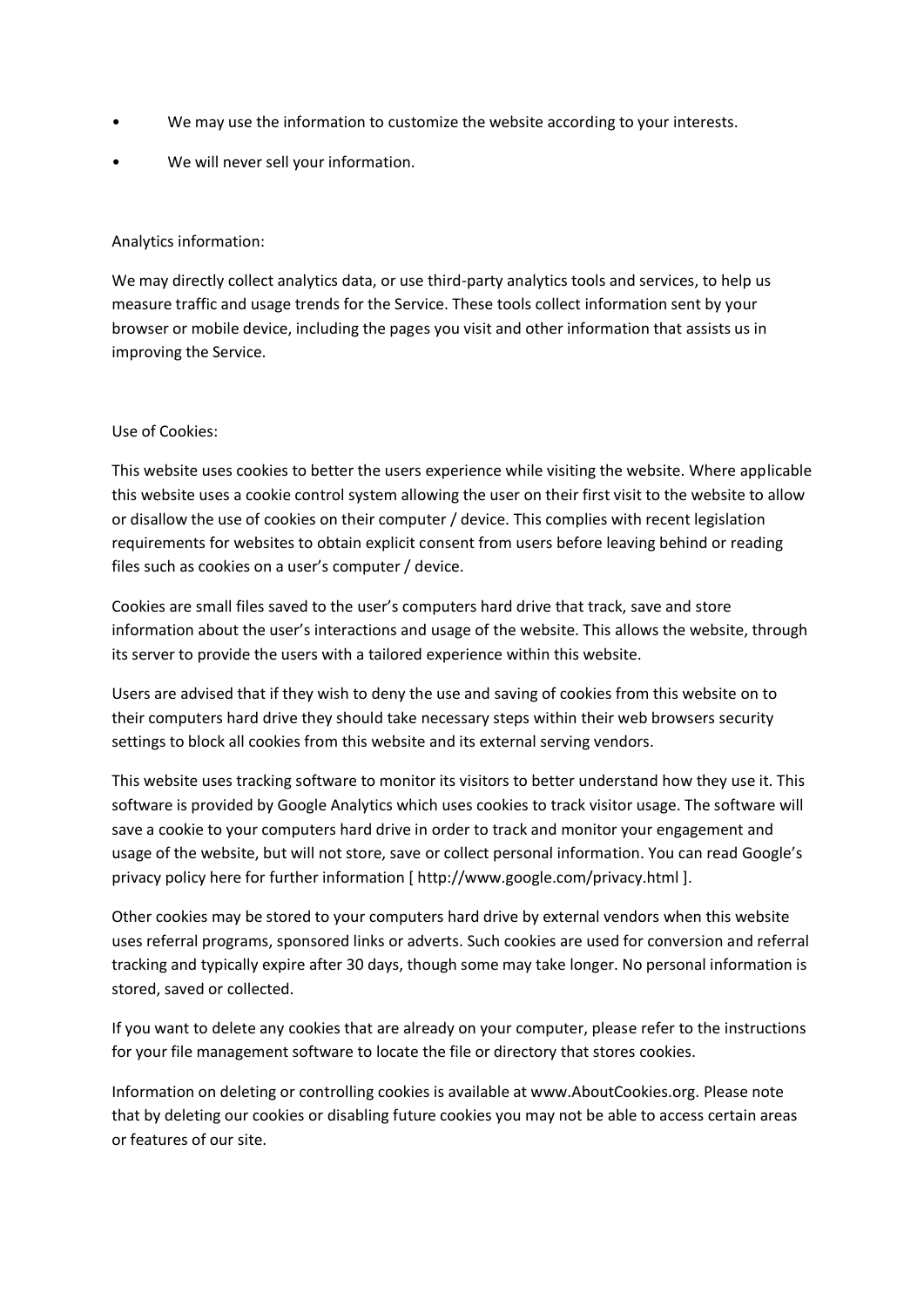#### Security

We are committed to ensuring that your information is secure. In order to prevent unauthorised access or disclosure we have put in place suitable physical, electronic and managerial procedures to safeguard and secure the information we collect online.

# Controlling your personal information

You may choose to restrict the collection or use of your personal information if you have previously agreed to us using your personal information for direct marketing purposes, you may change your mind at any time by emailing us at tigerlilyoccasions@live.co.uk

We will not sell, distribute or lease your personal information to third parties unless we have your permission or are required by law. We may use your personal information to send you promotional information about third parties which we think you may find interesting if you tell us that you wish this to happen.

You may request details of personal information which we hold about you under the General Data Protection Regulation 2018. If you would like a copy of the information held on you please email tigerlilyoccasions@live.co.uk

If you believe that any information we are holding on you is incorrect or incomplete, please write to or email us as soon as possible, at the above address. We will promptly correct any information found to be incorrect.

This website uses tracking software to monitor its visitors to better understand how they use it. This software is provided by Google Analytics which uses cookies to track visitor usage. The software will save a cookie to your computers hard drive in order to track and monitor your engagement and usage of the website, but will not store, save or collect personal information. You can read Google's privacy policy here for further information [ http://www.google.com/privacy.html ].

Other cookies may be stored to your computers hard drive by external vendors when this website uses referral programs, sponsored links or adverts. Such cookies are used for conversion and referral tracking and typically expire after 30 days, though some may take longer. No personal information is stored, saved or collected.

If you want to delete any cookies that are already on your computer, please refer to the instructions for your file management software to locate the file or directory that stores cookies.

Information on deleting or controlling cookies is available at www.AboutCookies.org. Please note that by deleting our cookies or disabling future cookies you may not be able to access certain areas or features of our site.